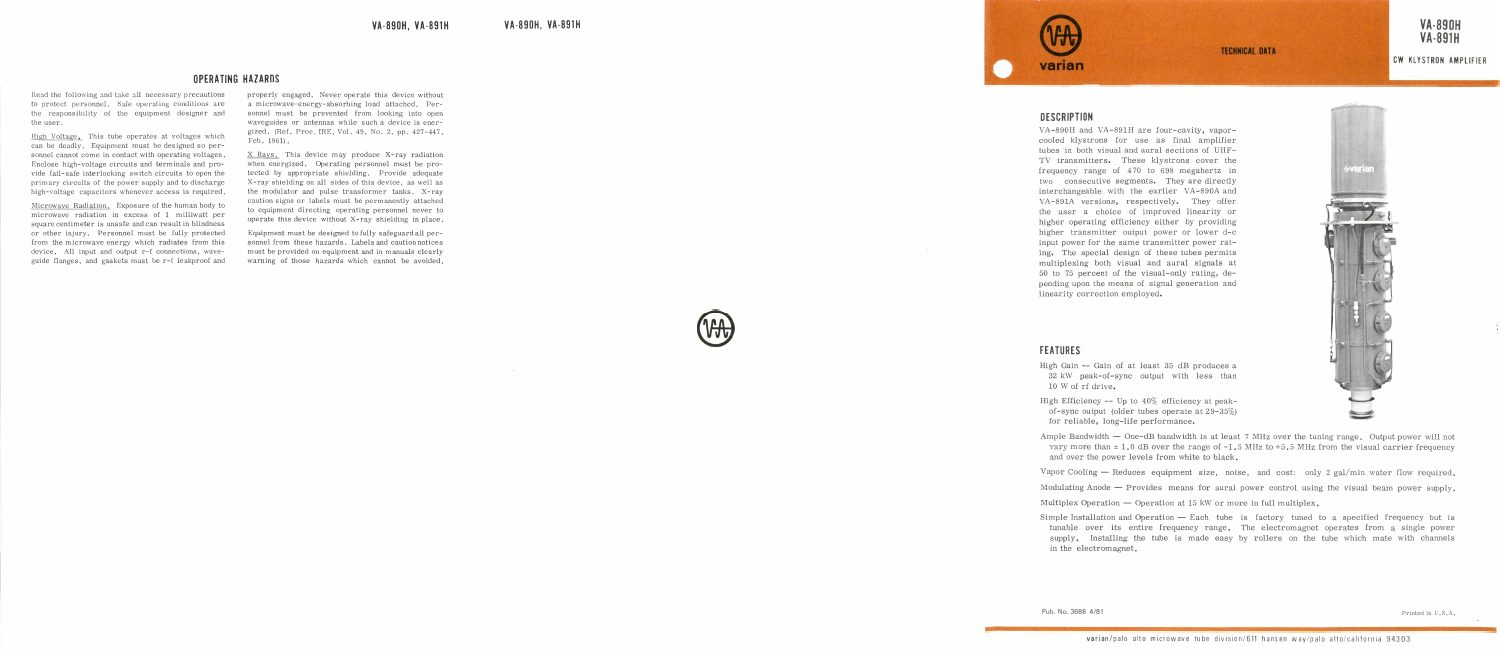# GENERAL CHARACTERISTICS

|  | <b>ELECTRICAL</b> |  |
|--|-------------------|--|

| <b>GENERAL CI</b>                               |  |
|-------------------------------------------------|--|
| <b>ELECTRICAL</b>                               |  |
| Frequency Range  470 to 698 MHz                 |  |
| VA-890H, Channels 14-29  470 to 566 MHz         |  |
| VA-891H, Channels 30-51  566 to 698 MHz         |  |
| Heater Voltage $6.3 \pm 0.5$ Vac                |  |
| Heater Current, at $6.0 \text{ V typ}$ 16.4 Aac |  |
| Heater Surge Current, max  30 Aac               |  |
| Heater Warm-up Time, min  5 min                 |  |
| Focusing  Electromagnet                         |  |
| Electromagnet Voltage, max  145 Vdc             |  |
| Electromagnet Current, max  30 Adc              |  |

| <b>ELECTRICAL</b>                               | <b>GENERAL CHARACTERISTICS</b> <sup>1</sup><br><b>PHYSICAL</b> |
|-------------------------------------------------|----------------------------------------------------------------|
| Frequency Range  470 to 698 MHz                 | Dimensions.                                                    |
| VA-890H, Channels 14-29  470 to 566 MHz         | tube and magnet  See Outline Drawings                          |
| VA-891H, Channels $30-51$ 566 to 698 MHz        | Weight, approx                                                 |
| Heater Voltage $6.3 \pm 0.5$ Vac                | VA-890H  270 lb                                                |
| Heater Current, at $6.0 \text{ V typ}$ 16.4 Aac | VA-1590B Electromagnet  350 lb                                 |
| Heater Surge Current, max  30 Aac               | VA-891H  240 lb                                                |
| Heater Warm-up Time, min  5 min                 | VA-1591B Electromagnet $\dots \dots$ 315 lb                    |
| Focusing  Electromagnet                         | Mounting Position Cathode Down                                 |
| Electromagnet Voltage, max  145 Vdc             | $\text{Cooling}^2$                                             |
| Electromagnet Current, max  30 Adc              | Tube  Water Vapor and Forced Air                               |
|                                                 | Electromagnet  Water                                           |
|                                                 | Water Inlet Temperature, max  60 $^{\circ}$ C                  |

# March Conditions And<br>DPERATING CONDITIONS AND<br>Frequency, visual, VA-890H **DPERATING COND**<br>Frequency, visua<br>Output, saturated

Distilled water is the preferred coolant. Water C<br>Distilled water is the preferred coolant. Water<br>purity should be maintained in accordance with Distilled water is the preferred coolant. Water<br>purity should be maintained in accordance with<br>the information contained in the Varian Appli-Distilled water is the preterred coolant. Water<br>purity should be maintained in accordance with<br>the information contained in the Varian Appli-<br>cation Engineering Bulletin AEB-31. In ad-Distilled water is the<br>purity should be main<br>the information contai<br>cation Engineering B<br>Water Flow, minimum the information contained in the Varian Application Engineering Bulletin AEB-31. In ad-

Output, peak -of -sync Typical Maximum Operation. Ratings <sup>519</sup> --- MHz 35.5 --- kW 32 kW Drive Power, peak -of -sync 10

|                                                                                                                      | 35.5  | $---k$            |                |
|----------------------------------------------------------------------------------------------------------------------|-------|-------------------|----------------|
|                                                                                                                      | 32    | $---$ kW          |                |
|                                                                                                                      | 10    | $--- W$           |                |
| Gain, peak-of-sync $\dots \dots \dots \dots \dots \dots \dots \dots \dots \dots \dots \dots \dots \dots \dots \dots$ | 35    | $--- dB$          |                |
|                                                                                                                      | 43    | $---  \%$         |                |
|                                                                                                                      | 7.5   | $---$ MH          |                |
|                                                                                                                      | 18.5  | $20.0 \text{ kV}$ |                |
|                                                                                                                      | 4.51  | $6.1$ Ad          |                |
|                                                                                                                      | $-15$ | $100 \text{ mA}$  |                |
|                                                                                                                      | 16.2  | $20.0 \text{ kV}$ |                |
|                                                                                                                      | 0.5   |                   | $5 \text{ mA}$ |
|                                                                                                                      | 28    |                   | $30$ Ad        |
|                                                                                                                      |       | 1.5:1             |                |
|                                                                                                                      | 105   | 245 $^{\circ}$ C  |                |
|                                                                                                                      |       |                   |                |
| COOLING                                                                                                              |       |                   |                |
|                                                                                                                      |       |                   |                |

| ater Flow, minimum                           |  |
|----------------------------------------------|--|
| Tube, body and collector in series 2 gal/min |  |
| Electromagnet $2 \text{ gal/min}$            |  |

NOTES:

- 10TES:<br>1. Characteristic and operating values are based on perfor-Characteristic and operating values are based on perfor-<br>mance tests. These figures may be changed without<br>notice as a result of additional data or product refine-Characteristic and operating values are based on perfor-<br>mance tests. These figures may be changed without<br>notice as a result of additional data or product refine-<br>ment. Consult Varian before using this information for final equipment design.<br>2. For optimum performance, the water inlet temperature<br>2. For optimum performance, the water inlet temperature
- 2. For optimum performance, the water inlet temperature should be kept within  $5^{\circ}$ C of the coolest practical value.
- 

| Pressure Drop, at minimum flow, maximum |  |  |  |  |  |  |  |                       |
|-----------------------------------------|--|--|--|--|--|--|--|-----------------------|
|                                         |  |  |  |  |  |  |  | $50 \text{ lbf/in}^2$ |
| Electromagnet  35 $\text{lbf/in}^2$     |  |  |  |  |  |  |  |                       |

- 
- 







 $*$  ALWAYS USE PINS F AND G IN PARALLEL

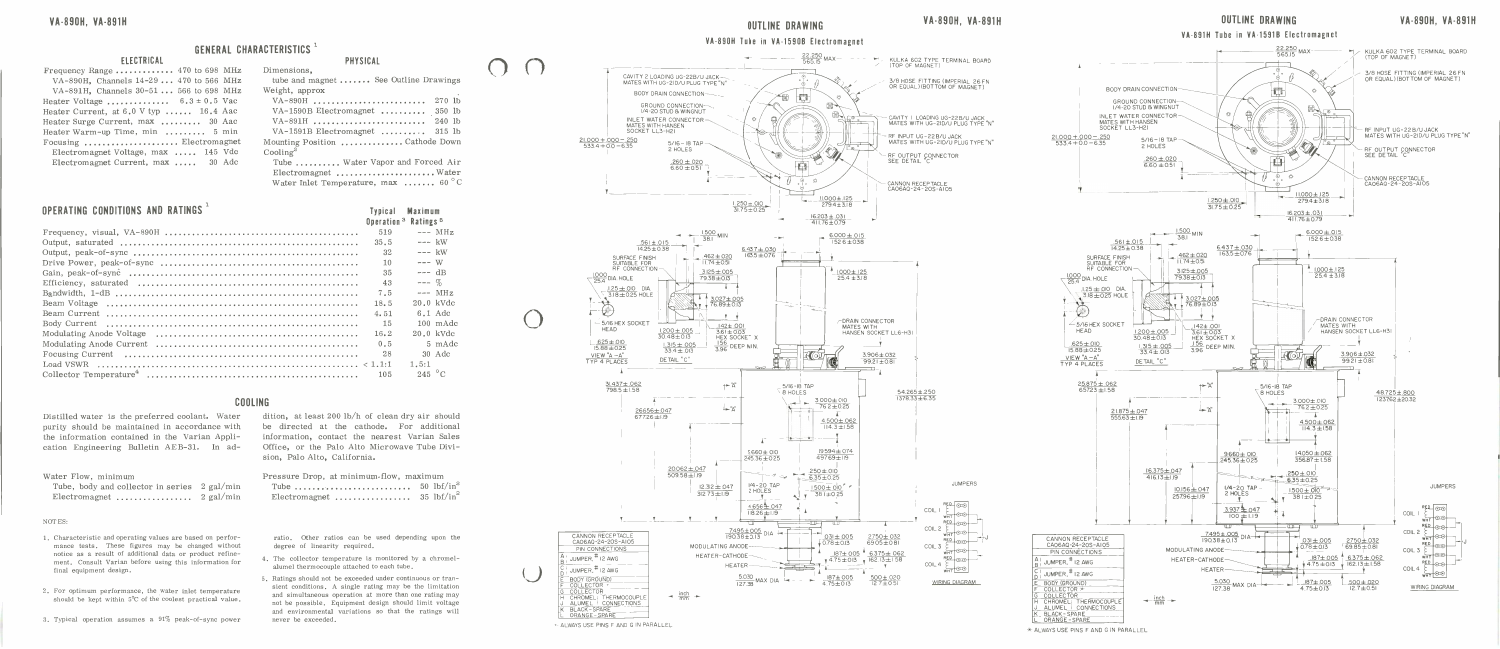# **OPERATING HAZARDS**

Proper use and safe operating practices with respect to microwave tubes are<br>the responsibility of equipment manufacturers and users of such tubes. Varian<br>provides information on its products and associated hazards, but it random failures are inherent characteristics of electron tubes. Take<br>appropriate action through redundancy or safeguards to protect personnel<br>and property from tube failure. random - failures - are - inherent - characteristics - of - electron - tubes. Take<br>appropriate - action - through - redundancy or safeguards to protect personnel<br>and - property from - tube- failure.<br>All persons - who - wor

which utilizes such tubes must take precautions to protect themselves against possible serious bodily injury. Do not be careless around such products

# WARNING - SERIOUS HAZARDS EXIST IN THE OPERATION

OF MICROWAVE TUBES<br>wave tubes involves one or more of the follow<br>inch, in the absence of safe operating practices a<br>lit in serious harm to personnel: The operation of microwave tubes involves one or more of the following hazards, any one of which, in the absence of safe operating practices and precautions, could result in serious harm to personnel:<br>a. HIGH VOLTAGE — Nor precautions, could result in serious harm to personnel:<br>a. HIGH VOLTAGE — Normal operating voltages can be deadly.<br>b. RERADIATION — Exposure to rf radiation may cause serious bodily injury

- 
- b, RF RADIATION Exposure to rf radiation may cause serious bodily injury<br>possibly resulting in blindness or death. *Cardiac pacemakers may be* possibly resulting in blindness or death. Cardiac pacemakers may be affected
- 
- 
- 
- 
- 
- 





VA -953H AND VA 954H HAZARDS <sup>c</sup> X-RAY RADIATION - High voltage tubes produce dangerous, possibly fatal x-rays d BERYLLIUM OXIDE POISONING - The dust or umes trom beryllium mode Heir) ceramics used in microwave tubes are highly toxic and can cause serious injury or death e CORROSIVE AND POISONOUS COMPOUNDS - Upon microwave or high voltage breakdown in the external waveguide portion of microwave tubes, a dielectric gas which is sometimes used may combine with impurities to form highly toxic and corrosive compounds <sup>I</sup> IMPLOSION HAZARD - Ceramic windows in microwave tubes can shatter on Impactor crack in use. possibly resulting in iniury from flying particles or from beryllium oxide (Be0z) dust or fumes. g. HOT WATER - The electron collector and water used to cool it reach scalding temperatures. inching or rupture of the cooling system can cause serious burns. <sup>h</sup> HOT SURFACES - Surfaces of air-cooled collectors and other parts of tubes can reach temperatures of several hundred degrees centigrade and cause serious burns if touched. Please see the Palo Alm Microwave Tube Division Operating Hazard sheet (Publfcation No 33861 ter more details on operating hazards VA -953H AND VA -954H ECHNICAL DATA varian DESCRIPTION VA -953H and VA -954H are five-cavity, vapor- cooled klystrons for use as final amplifier tubes in both visual and aural sections of UHF-TV transmitters. These klystrons cover the fre- quency range of 470 to 698 megahertz. They offer the user improved linearity and higher operating efficiency by providing either lower d-c input power or higher transmitter output power for the same transmitter power rating. The special design of these tubes permits mul- tiplexing both visual and aural signals at 50 to 75 percent of the visual-only rating, depending upon the means of signal generation and linearity correction employed. FEATURES

- High Gain -- Gain of at least  $47$  dB produces<br>a 55 kW peak-of-sync output with less than<br>0.7 W of r-f drive. a 55 kW peak-of-sync output with less than<br>0.7 W of r-f drive.<br>gh Efficiency — Up to  $42\%$  efficiency at peak-<br>of sune quinut for reliable large life perfor-
- 0.7 W of r-f drive.<br>High Efficiency Up to  $42\%$  efficiency at peak-<br>of-sync output for reliable, long-life perfor-<br>mance (standard tubes operate at  $29-32\%$ ) of-sync output for reliable, long-life perfor-<br>mance (standard tubes operate at  $29-32\%$ ).
- Ample Bandwidth  $-$  One-dB is at least 7 MHz over the tuning range. Output power will not over the tuning range. Output power will not<br>vary more than  $\pm 1.0$  dB over the range of<br> $-1.5$  MHz to  $+5.5$  MHz from the visual car-<br>rier frequency and over the power levels<br>from white to black -1.5 MHz to +5.5 MHz from the visual car-<br>rier frequency and over the power levels<br>from white to black. rier frequency and over the power level<br>from white to black.<br>porCooling — Reduces equipment size, noise
- from white to black.<br>Vapor Cooling Reduces equipment size, noise, and cost: only 2 gal/min  $(0.12 \frac{1}{s})$  water flow required.
- and cost: only 2 gal/min  $(0.12 \text{ l/s})$  water<br>flow required.<br>Modulating Anode Provides means for aural<br>power control using the visual beam<br>nower sunnly. power control using the visual beam<br>power supply.
- power supply.<br>
Multiplex Operation Operation at 25 kW<br>
more in full multiplex.<br>
Simple Installation and Operation -- Each tube<br>
over its entire frequency range. The e<br>
Installing the tube is made easy by rollers or ultiplex Operation — Operation at 25 kW or<br>more in full multiplex.<br>mple Installation and Operation — Each tube is<br>over its entire frequency range. The ele<br>Installing the tube is made easy by rollers on t